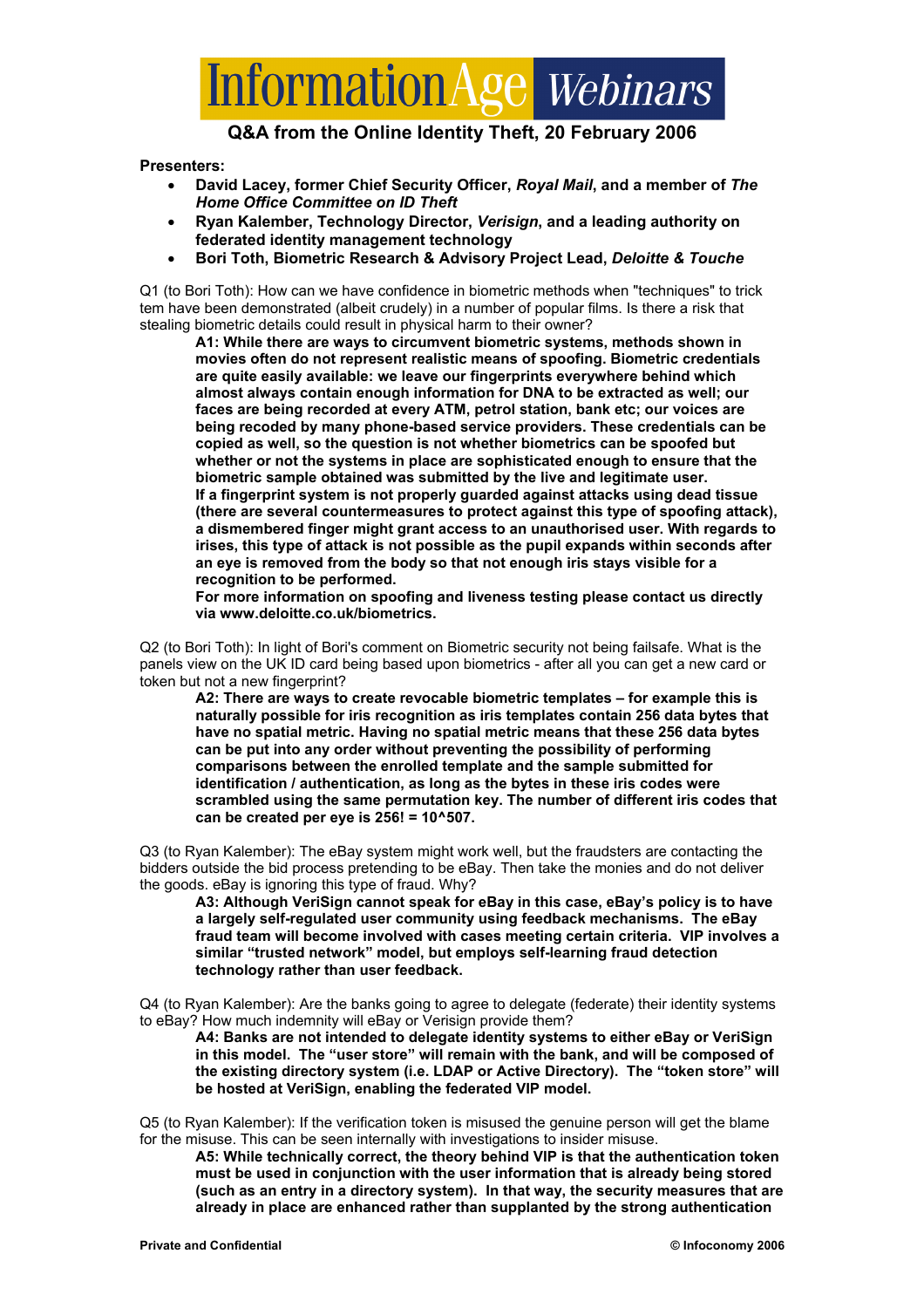# **Information Age** Webinars

### **Q&A from the Online Identity Theft, 20 February 2006**

**system. Simply having the token should not guarantee access in the majority of use cases.** 

Q6 (to Ryan Kalember): Before issuing token you are reliant on the verification procedures at Dun & Bradsteet (or similar) and verification of physical address. Both may have serious flaws. Please comment.

**A6. The authentication processes for corporate entities in order to procure a highassurance certificate have been found to be appropriately stringent. While it should be noted that no system is perfect, it has nonetheless worked well so far and has not been "fooled." The model has changed for issuing tokens – the vision behind VIP is to let consumers, service providers, and other entities in need of strongly authenticating their customers (such as e-commerce enterprises, brokerages, and banks) use a trusted network that uses shareable strong credentials and includes the appropriate fraud detection services.** 

Q7 (to Ryan Kalember): Who is the person using the tokens etc? Who authenticates the individual? **A7: The VIP network members can choose how they wish to originally authenticate the individual. For example, a bank can issue a VIP token to a user in a branch, or allow the user to register their Motorola mobile phone as a strong authentication token for an account that already exists. The legitimate use of a token by a user then contributes to the data used in the Fraud Detection System, such as the user's typical geolocation, browser, etc., helping to make the VIP network more secure.** 

Q8 (to Ryan Kalember): Wouldn't it be better to use tokens already owned by the user e.g. Credit or Debit cards rather than additional tokens?

**A8: To a large extent, the VIP does seek to take advantage of users a consumer already has, such as a mobile phone or a USB memory stick. However, credit and debit cards are not capable of generating a one-time password, for instance, making them ill suited to replace traditional passwords. In addition, the credit card providers have a transactional model for charging their users, which is not easily extensible to the variety of functions that can be enabled with the VIP network (such as account access, not simply completing a transaction).** 

Q9 (to Ryan Kalember): Risk based Two Factor Authentication has not been mentioned as a solution i.e. validation of device ID, IP address etc for login, with stronger authentication if required based on a risk score. Is this solution not considered as effective, adaptable, cost effective and a common solution with minimal customer impact?

**A9: The Fraud Detection Services which are an integral part of VIP do use riskbased analysis factors, such as IP address, geolocation, operating system, browser, etc. Additionally, the services are self-learning, helping to increase the security of the network over time and proactively defending against new types of fraud. This is dependent on the web applications in question using the services to use additional information to authenticate suspicious logon attempts or transactions.** 

Q10 (to Bori Toth): Biometrics are good once you know who the person is but how do they help determine who the person is initially?

**A10: Biometrics cannot help to establish the identity of a person at the initial enrolment. However, even those currently maintaining several identities can only enrol one identity in a biometric system – provided the architecture has been properly designed.** 

Q11 (to Bori Toth): Once ID cards come in, it will be nice and easy to get hold of biometric data.... **A11: Biometric data does not constitute information that could be regarded as secret or private: our facial images are recorded every time we enter a bank, supermarket or even just pay at the petrol station; our voices are recorded by many phone-based service providers; and we leave our fingerprints and DNA behind everywhere we go. So, biometric data is widely available and under circumstances it is also rather easy to copy them. There are however effective countermeasures to spoofing – the only question is whether these technologies will be implemented in the ID scheme where it matters.**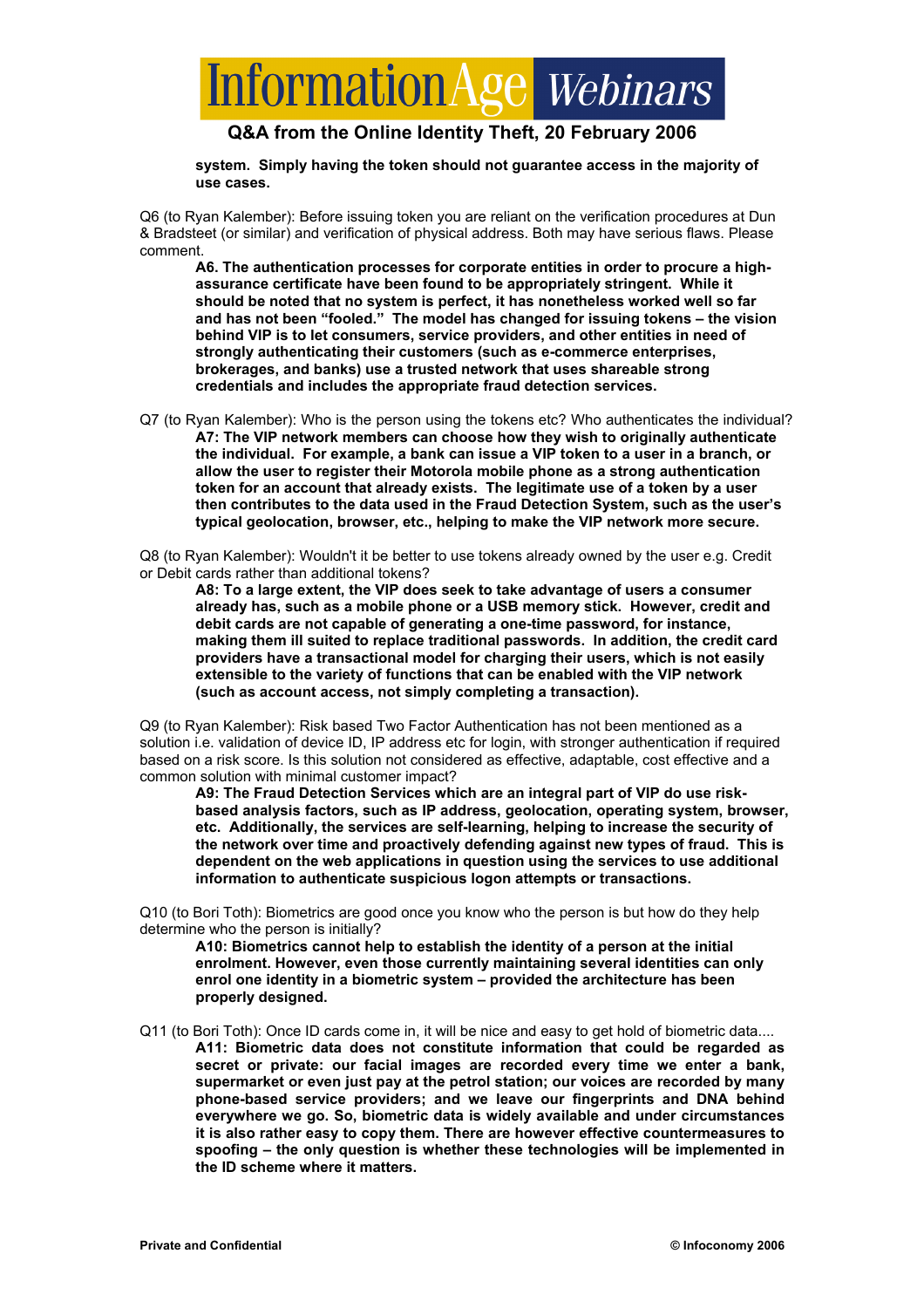# formation Age Webinars

#### **Q&A from the Online Identity Theft, 20 February 2006**

Q12 (to Bori Toth): Is your panel aware of the Passport office pilot on biometrics? Iris, fingerprinting and face scan. Best results were about 88% accurate. Not good enough to authenticate an individual.

**A12: At the time being, there is little up-to-date scientific information available from independent UK sources with regards to the technical performance of biometric technologies and devices. The last technical performance test in the UK was performed by the National Physical Laboratory in 2000. Other trials and tests were either vendor-driven or not laid out to measure technical performance. A good example for the latter is the UKPS "Biometrics Enrolment Trial" of 2004 which was not a technical trial, according to its own set of defined objectives. Nevertheless, the final report published some technical performance metrics which are still being cited. In April 2005 Deloitte entered a partnership with the National Physical Laboratory to launch a new project to assess the technical performance of the latest biometric devices from an independent, scientific point of view. We are pleased to announce that the final report is currently in preparation and should be available in April2006. Once finalised, we will be happy to send you a copy of the report upon request which you can log at www.deloitte.co.uk/biometrics.** 

Q13 (to Bori Toth): Biometrics may seem like a good solution now, but how much research has been done into the future possibilities of your biometric data being forged? Surely that puts people at even greater risk if even their biometric identity can be stolen too! This may seem like sci-fi now but it is highly likely to become a reality.

**A13: Please see the sections above that talk about spoofing & counter measures.** 

Q14 (to Ryan Kalember): I am the preferred training provider for APACS and FLA in identity fraud education for staff. Very few of the members have taken up this training/education to stop entry to the systems at the initial application. So I agree with Bori. Senior and middle management are reluctant to do anything regarding the issue as happening to someone else, not them.

**A14: Our experience is that consumers are sufficiently wary of identity fraud to want a better way than the traditional, easily-compromised password. In addition, banks, e-commerce companies, and a host of others have realised direct, significant financial losses from identity theft. The motivation for a new solution is evident, and if these managers are not attuned to this, hopefully they will be soon before they subject those who depend on them to further risk.** 

Q15 (to Ryan Kalember): What are the main USPs of VeriSign tokens vs. competitors? **A15: VeriSign does not actually manufacture tokens, instead using open standards for authentication (www.openauthentication.org) and operating a Unified Authentication and VIP service using tokens, software, and smart cards from the leading strong authentication providers in the industry.** 

Q16 (to Ryan Kalember): To what extent do the panel believe that the rise in CNP fraud is attributable to the roll-out of Chip and Pin? Is this a good example of 'substitution' or the 'balloon effect'?

**A16: Certainly some of the rise in "card not present" fraud in the UK is attributable to the substitution effect caused by the introduction of Chip and Pin. However, the demands of modern e-commerce and the inevitable relocation of many crucial services to the internet means the trend will not abate without a more comprehensive, network-based approach. This will likely have the substitution effect of increasing fraud where passwords are still used.** 

Q17 (to Ryan Kalember): How are you proposing the consumer validates the server? Presumably by some "high-assurance" cert? But this still implies that the CA will sign a very large number of web-site certificates. If any of those web sites were compromised or the CA was tricked into signing a certificate, it opens an opportunity for the browser to say "highly trusted" when it isn't and may even be a different web site if DNS could be compromised. And in any case it would take a long time, if possible at all, to persuade all sites to get the signed by one of the "blessed" CAs. And that's not counting for trojans that compromise the browser and any checks.

**A17: The consumer would validate the server via a high-assurance certificate, which, in the next version of Internet Explorer (and likely other browsers) will turn the address bar green. The web sites still need to secure both their operating systems and applications, and pharming will remain a threat (although a pharmed**